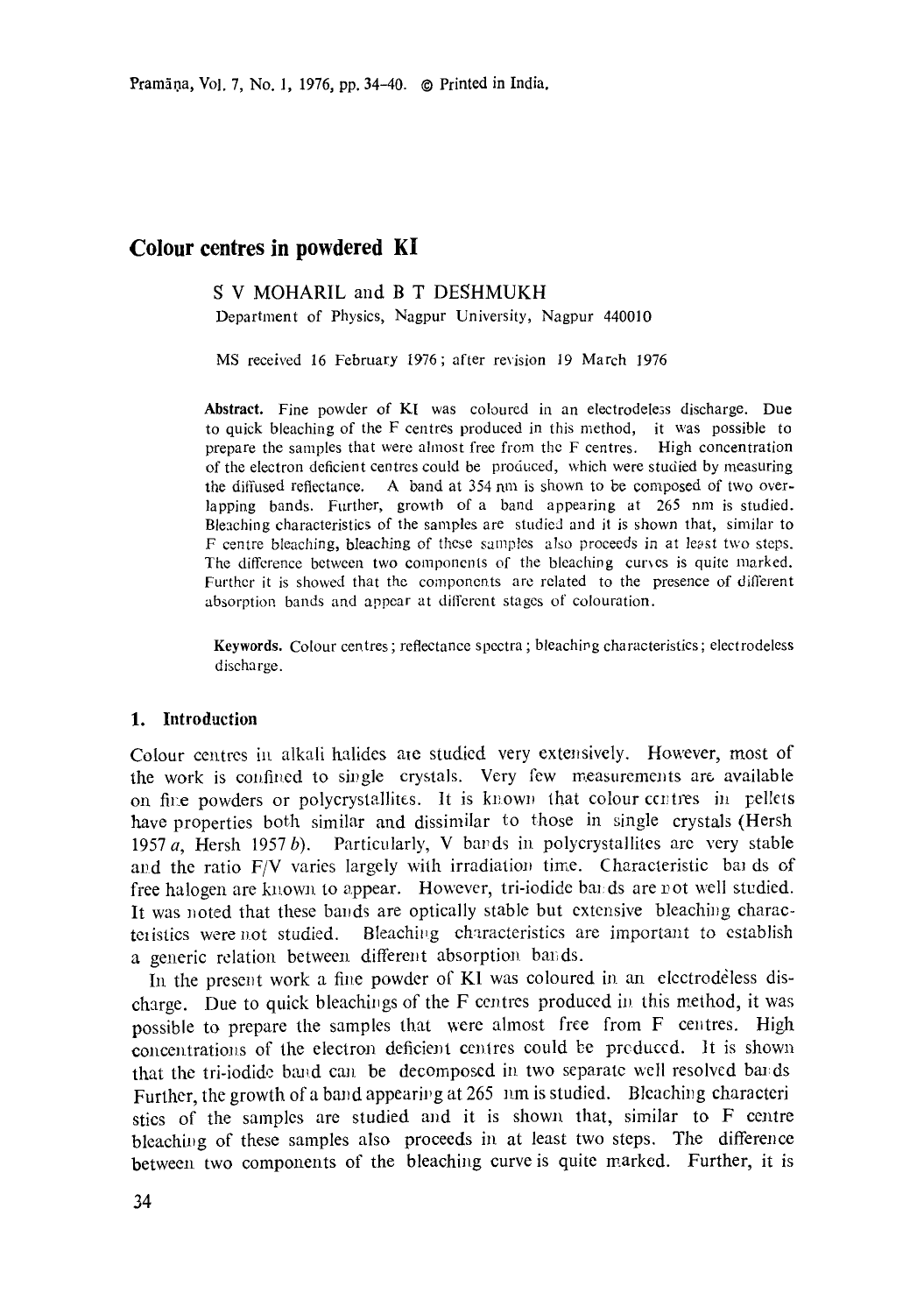shown that the components are related to the presence of different absorption bands and appear at different stages of colouration.

## **2. Experiment**

The experimental set up for electrodeless discharge colouration is descrited elsewhere (Arnikar *et al* 1971, Mnade ard Kanitkar 1970). G.R. grade KI in fine powder form was used without further purification. A Carl Zeiss spark generator HFO<sub>2</sub> was used as a power supply of 12 kV (eff.)  $0.45$  Mhz to produce the discharge. Different samples were coloured to different extents by adjusting the time of irradiation and the discharge current, the latter deperding upon the voltage and pressure of the residual air. Reflectance spectra of the samples so ¢oloured were taken on Carl Zeiss reflectav.ce spectrophotometer VSU 2P with a 45/0 geometry. Bleachivg was performed with unfiltered radiation from a tungsten filament lamp.

## **3. Results**

The reflectance curves of the various samples are shown in figures 1-4. For the sake of comparing the spectra with conventional absorption spectra,  $\log 100/R$ , instead of R, the reflectance, was plotted against the wavelength. Figure 1 shows the typical reflectance curve over the entire spectral range. When reflectance of the coloured samples is measured against freshly prepared NaF surface, only ore peak appears at 354 nm. There is catastropbic absorption in the ultra-violet, the tail of which extends throughout the visible range. No peak corresponding to F or any other excess electron colour centres appears. Due to the light produced in the process of discharge these centres are totally bleached. The reflectance



Figure 1. Reflectance spectra of KI, as measured against NaF.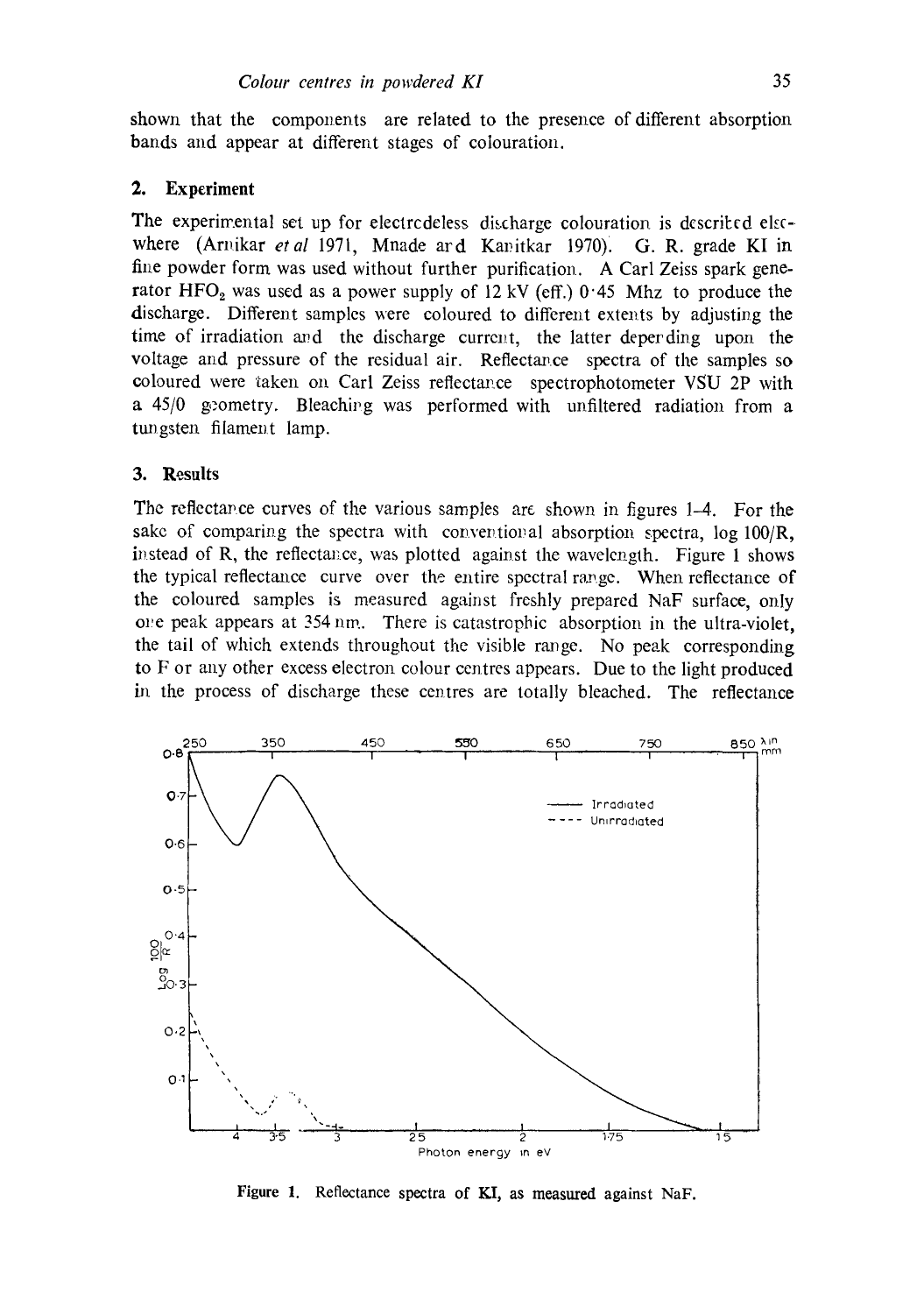curve of uncoloured KI itself as measured against NaF contains a small amount of the same band. The same observation was made by Hersh also. This is the tri-jodide band. Due to the small amount of the trace moisture which liberates free iodine, it is present in the unirradiated samples also. Colouration enhances this band greatly. To study the irradiation induced absorption, if unirradiated KI is used as standard, one notes that at least two absorption bands peaking at 342 and 384 nm appear in the curves of coloured samples. Such a procedure is not uncommon in the study of single crystals and derives more significance. The visible part of reflectance remains similar in nature and is not of muck importance. So all other curves are plotted by employing  $K1$  as standard and the visible part of the spectra is omitted, so that more attention can be paid to the highly significant ultra-violet part.

Figure 2 shows irradiation induced absorption bands in samples coloured for different periods. For low colouration two bands peaking at  $332$  and  $384$  nm appear. The band at  $332~\mathrm{nm}$  is nearly gaussian in shape. The band at  $384~\mathrm{nm}$ . has a long tail that extends throughout the visible range. With increasing irradiation a tail appears on the short wavelength side of the 332 nm band. With further increase in. the colouration a band at 265 nm appears. This band grows fast and soon becomes equal in magnitude to other bands. Meanwhile, the band at  $332 \text{ nm}$ gradually shifts to long wavelength side and finally to 342nm whereas the band at 384 shifts to short wavelength side and to a final position of  $376$  nm. In primary stages of the colouration the band at  $332 \text{ nm}$  is slightly stronger to the band at 384 nm. In later stages the situatiou is reversed. Light produced in the process of discharge complicates the matter further as it bleaches the bands at  $332$  and  $384 \text{ nm}$ 



**Figure** 2. Reflectance spectra of KI coloured for different times. Colouration times (1) five minutes, (2) seven minutes, (3) fifteen minutes, (4) thirty minutes, (5) fortyfive minutes.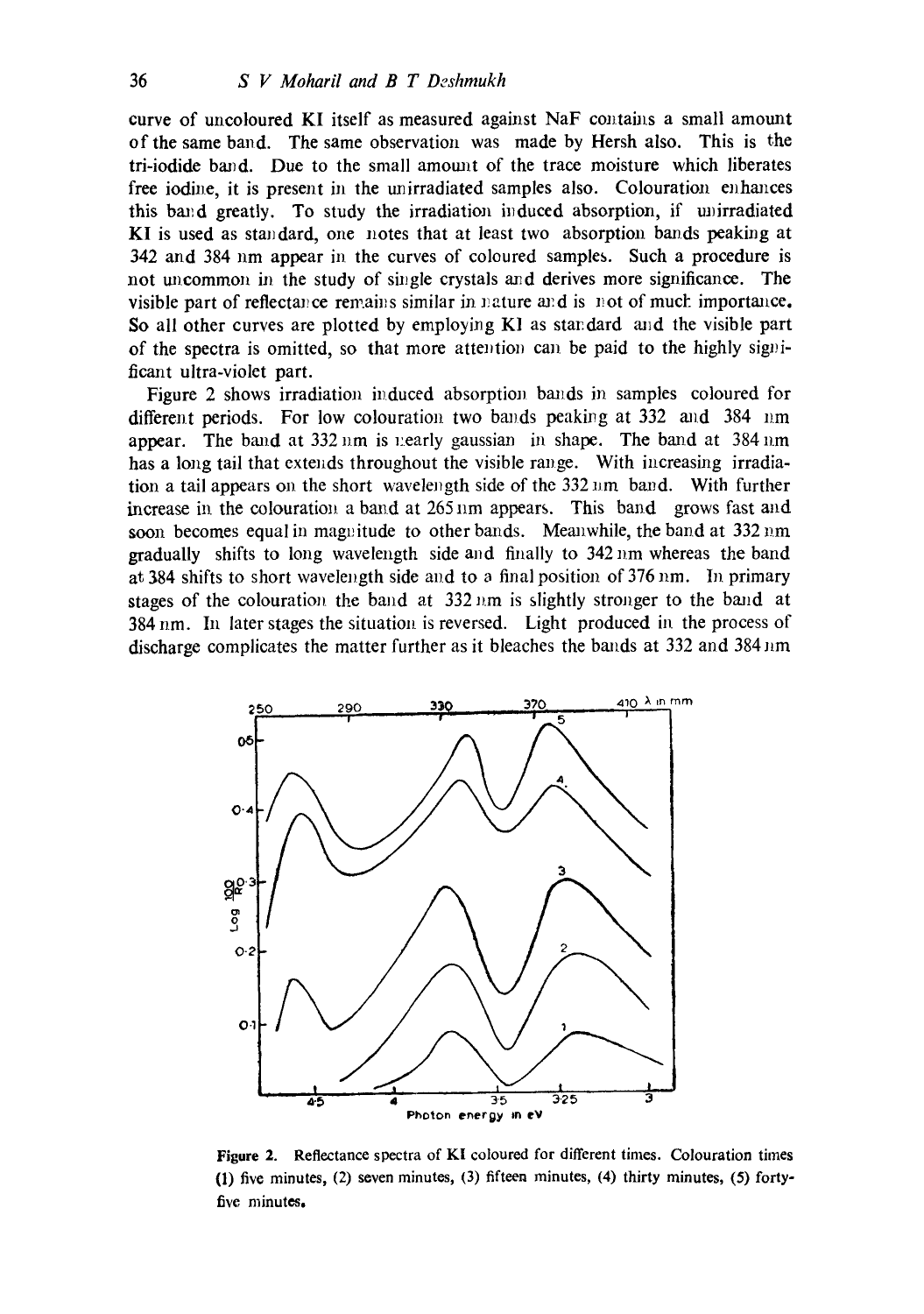but not the band at 265 nm effectively. So one often obtains the samples that contain a large band at  $265 \text{ nm}$  and comparatively smaller bands at 332 and  $376$  nm. Careful measurements however, show that the 265 nm band appeers at latter stages of colouration. This is beautifully demonstrated by the bleaching curves. Meanwhile, visible absorption also increases, without changing its nature, the appearance of the sample changing from brown to brick-red at the same time.

Figure 3 shows bleaching characteristics which are equally instructive. Bleaching was performed by unfiltered radiation from 60 Watt tungsten filament lamp held, at the distance of 10 cm. Y axis refers to the absorption at peak of the band centred round  $376 \text{ nm}$ . In the absence of  $265 \text{ nm}$  band, the colouration is quite stable, almost unbleachable. Bleaching curve resembles a straight line rather than an usualexponential one. As the extent of colouration and the band at 265 nm increases, a faster component is introduced in the bleaching curve. However during the bleaching, the band at 265 nm is bleached to lesser extent, though its presence induces a faster bleaching component in other bands. Thus in the topmost curve of figure 3, about 20% of the colouration is removed in the first minute of the bleaching and after that the bleaching curve is almost a straight line. In this part of the curve also, the slope of the line increases with degree of the colouration. For this sample, the reflectance spectra at differeht stages of bleaching is shown in figure 4. (Similar curves can be obtained for other samples also though on different scales). It is evident that the bands at 342 and 376  $\mu$ m bleach very rapidly at firs and slowly afterwards but not the band at 265 nm. After prolonged bleaching it is even possible to get rid of almost all of the  $342$  nm and  $376$  Jim bands and and still retain 265 nm band. At first sight it may appear that this is perhaps due to the fact that bleaching *iight contains very less amount of radiation* in this range. However, similar results are obtained when ultra violet light is used for bleaching. This clearly shows that fast bleaching is associated with the presence of the 265 nm band.



Figure 3. Bleaching Characteristics. (Numbers on the curves specify the same ¢otouratioa time as in figure 2. Y axis refers to the absorption at tl.e peak of the band at 376nm.)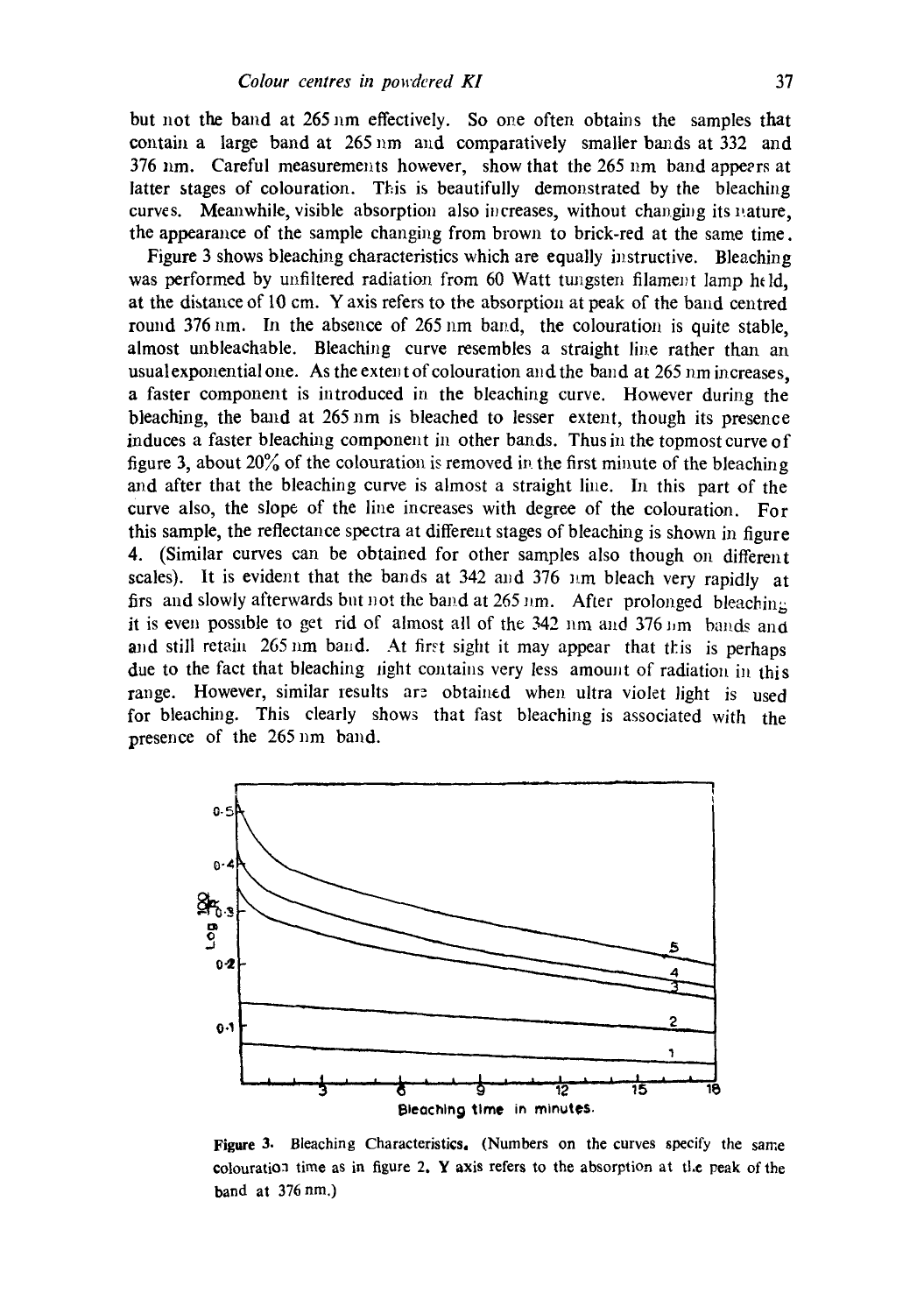

Figure 4. Reflectance spectra of KI at different stages of bleaching. Bleaching times (1) Immediately after the colcuration (2) after 1 minute's bleaching, (3) five minutes bleaching, (4) ten minutes bleaching, (5) fifteen minutes bleaching, (6) after prolonged bleaching.

#### **4. Discussion**

In an electrodeless discharge, colouration depends on many factors such as current, pressure, intensity and spectral distribution of light produced in the discharge. size of the discharge tube, colouration time and all these factors are interrelated. As far as possible, other parameters were kept fixed and samples were coloured to different extents by varying the colouration time. However, slight change in above mentioned parameters affects the colouration quantitatively, ard so some degree of arbitrariness is introduced in the colouration times mentioned in figure 2. For this reason growth of colouration is not discussed.

When measured against NaF, only one w(ll resolved band appears in the reflectance curve at  $354 \text{ nm}$  which has already been interpreted as V band by previous workers (Mallow 1935 avd 1937, Hersh 1957). However Hersh elso had observed the V centres in small concentration in unirradiated samples. So to measure the discharge induced absorption unirradiated KI itself should be employed as a reference standard. A, we have shown here, this splits the band at 354 nm into two bands and we think that his procedure may have more significance. It may help to remove the discrepancy that exists in the peak positions of V bands produced by additive colouration, and x-ray irradiation.

The band that we have observed at 265 nm is very similar to that observed by Uchida and Nakai (Uchida 1954) and Bronstein and Noble (1956) at the same wavelength. These workers also observed that this band is thermally, as well as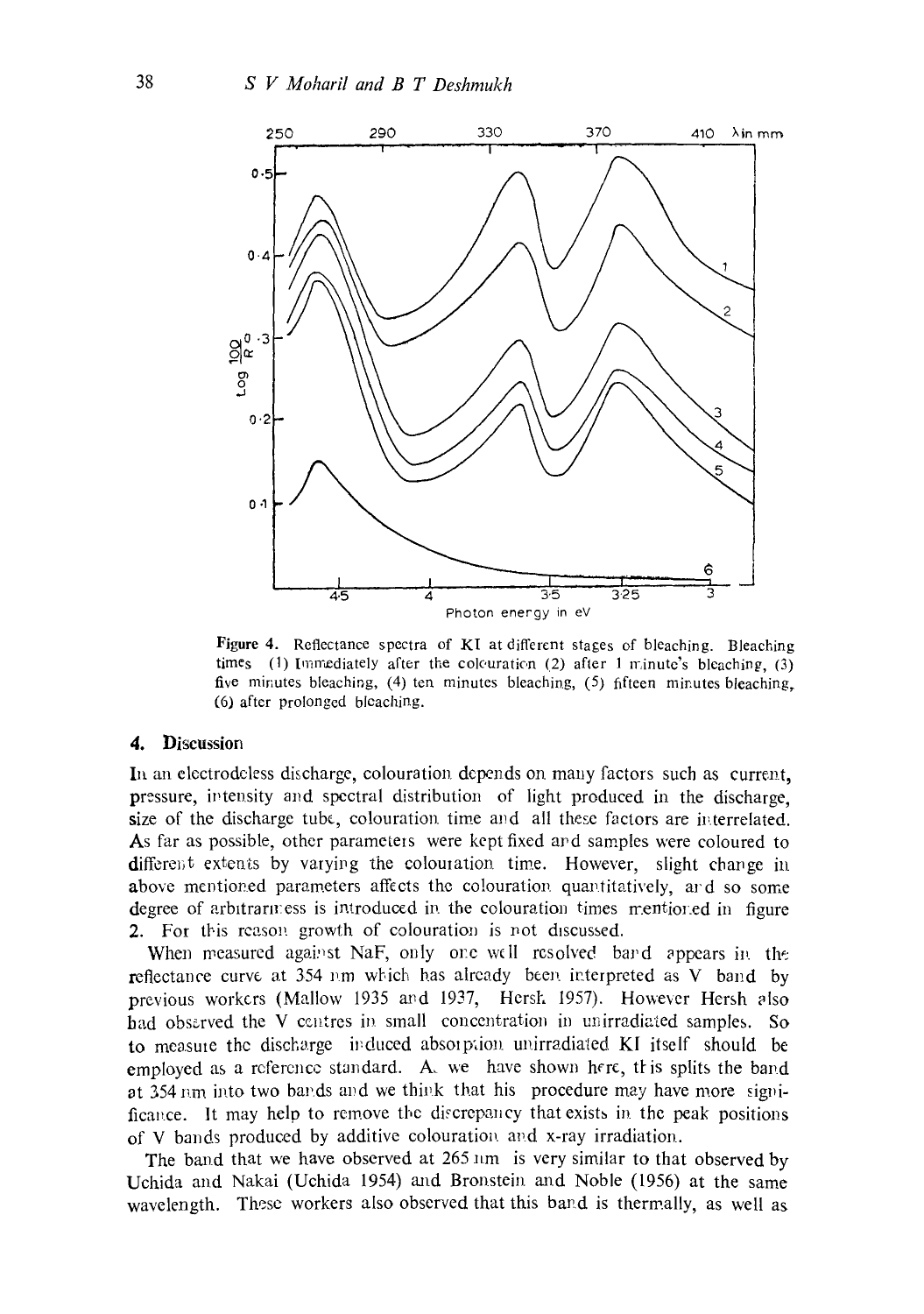optically, stable. It remains even if the other bands are completely bleached by optical or thermal treatment. Agair~ the half-width caIculated by Uchida and Nakai,  $0.5 \text{ eV}$ , is very close to the value  $0.58 \text{ eV}$  that we have observed. The small difference can be attributed to the scattering effect inherent in the diffused reflectance. Thus we conclude that the band we have observed is the same band as observed by these workers. However, they obtained this band as a short wavelength shoulder of V bands. Hersh argued that this band is not connected to V bands and its identity as an electron deficient centre characteristic of the pure state is questionable as it can be retained in absence of the V bands. Evidence presented here, however, shows that this band is closely related to the bands at 332 nm and 384 nm as its growth induces a fast component in bleaching of these bands. Another significant thing is that, in single crystals this band appears as a small hump whereas in powdered form it shows very prominently. It is quite possible that this is related in some way to the deformations that are inherent in the powders. Thus, deformations are known to influence the excess electron centres quite markedly (Clark and Crawford 1973). A band, known as E band, which grows rapidly, appears in the vicinity of the usual  $F$  band. With increasing amount of deformation this band grows and masks the  $F$  absorption. Absorption extends over a wide spectral range and resembles KI:Tl in many respects (Hersh 1969 and 1967). This band had been attributed to the electrons trapped at the debris. The nature of the absorption, peaking at  $265 \text{ nm}$ , is very similar to this, especially in that its tail extends throughout the visible range and resembles bleached KI:TI in that there is no resolved F centre absorption. Thus, from these similarities and spectral position, this may be attributed to the holes trapped at the debris. This explains its formation at latter stages. Thus, as a primary product of irradiation, V centres are produced. Due to light produced in the discharge, holes are released from the traps and recaptured at the debris. As this band grows, this retrapping action is enhanced. This may introduce a fast component in the bleaching curves. However, this can take place when colouration and bleaching takes place simultareously. Colouration may be necessary to provide the sufficient number of V centres. As seen from bleaching curves external bleaching in absence of simultar cous V band production does not result in the 265 nm absorption. Interpretation of this band as a hole trapped at deformations also explains why it appears prominently in the powders and not in single crystals, as in powders high dislocation densities are to be expected.

At present this seems to be a speculation but this can be further tested by observing the intensity variation of this band with the amount of deformation in single crystals. Search for this band in other alkali halides also may prove uscful. To our knowledge, influence of the deformations on the properties of electron deficient centres, however, has not becn studied in details.

#### **Acknowledgement**

We wish to express our sincere thanks to  $H N$  Hersh of Zenith Radio Corporation. Chicago, USA for his stimulating communications.